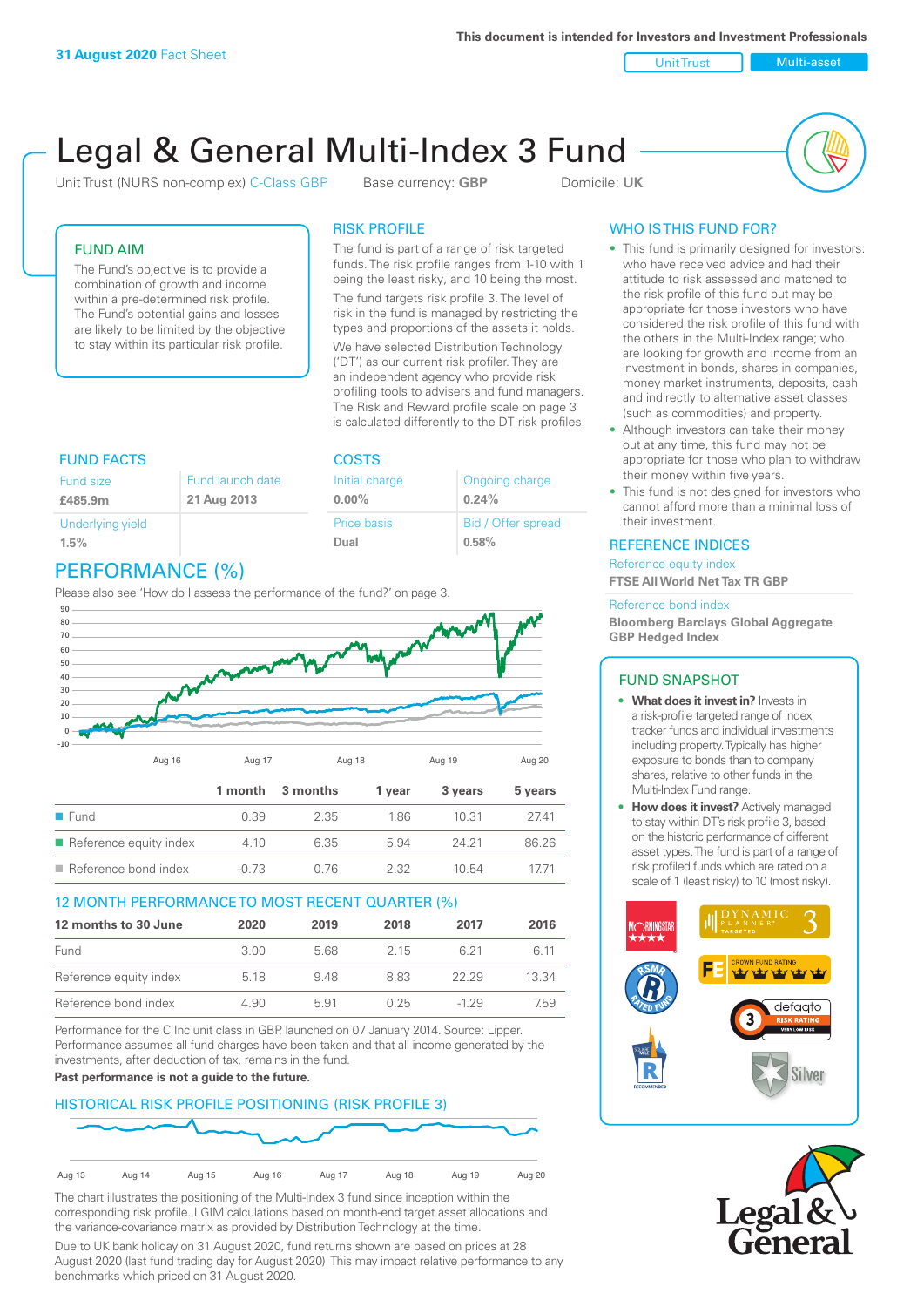# Legal & General Multi-Index 3 Fund

Unit Trust (NURS non-complex) C-Class GBP

## PORTFOLIO BREAKDOWN

All data source LGIM unless otherwise stated. Totals may not sum due to rounding.





#### FUND MANAGERS

The fund managers have responsibility for managing the multi-index fund range. They are part of the Multi-Asset Funds (MAF) team in LGIM. This team focuses on designing and managing multi-asset funds that are tailored to match the specific objectives of various client types. The team sits within a wider Asset Allocation team which combines both depth of experience with a broad range of expertise from different fields, including fund management, investment consulting and risk management roles.

# TOP 10 HOLDINGS (%)

| Cash                                                   | 16.4 |
|--------------------------------------------------------|------|
| L&G Sterling Corporate Bond Index Fund                 | 10.3 |
| L&G Global Inflation Linked Bond Index Fund            | 8.4  |
| <b>LGIM Global Corporate Bond Fund</b>                 | 8.4  |
| L&G All Stocks Gilt Index Trust                        | 7.7  |
| L&G Short Dated Sterling Corporate Bond Index Fund     | 5.0  |
| L&G Emerging Markets Government Bond (US\$) Index Fund | 4.3  |
| L&G US Index Trust                                     | 4.1  |
| L&G UK Index Trust                                     | 4.0  |
| L&G High Income Trust                                  | 3.7  |

**Important:** Due to exceptional market conditions, spreads are currently volatile and may be higher than indicated. To see the latest spread visit www. legalandgeneral.com/chargesandfees